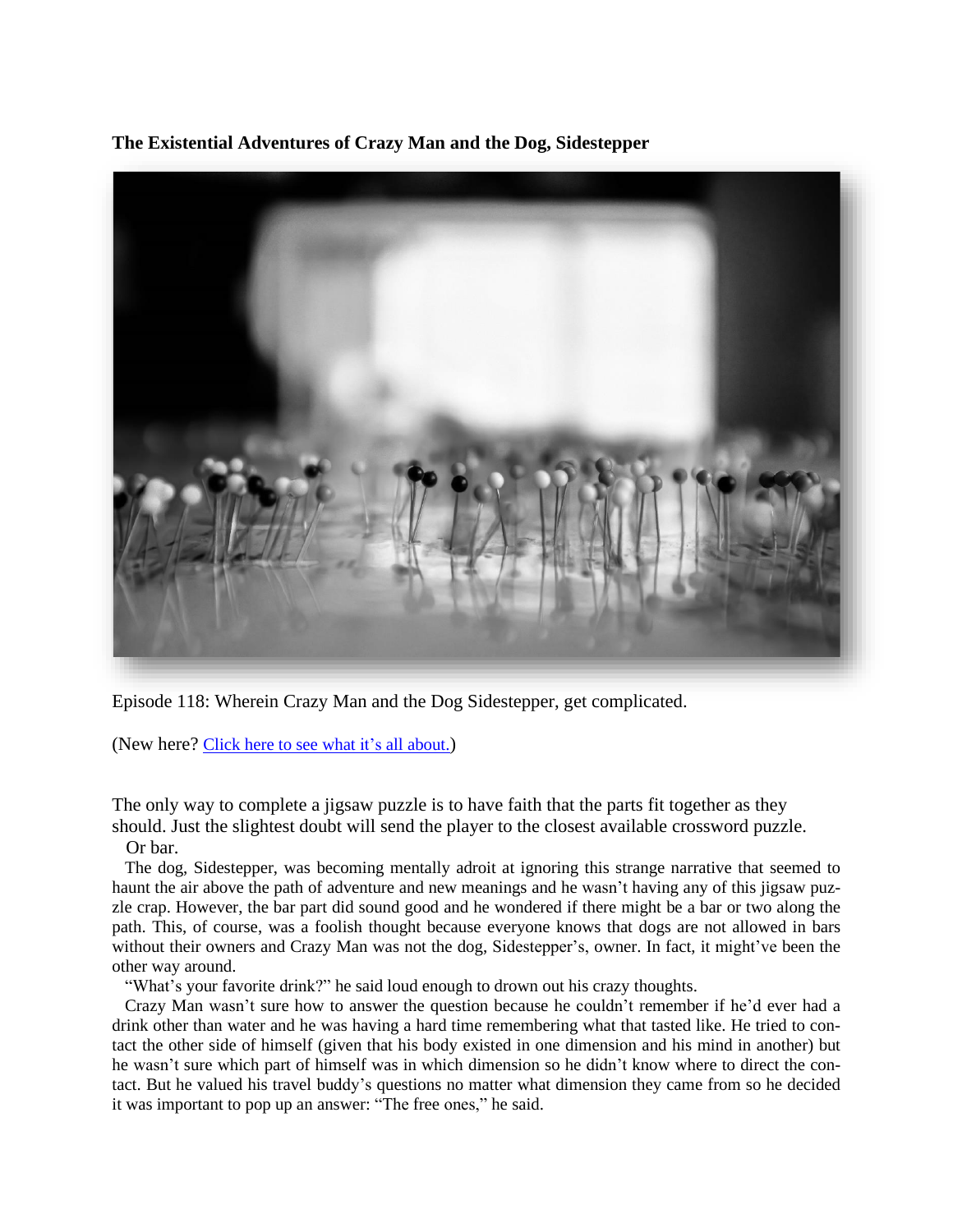The dog, Sidestepper, thought about this for exactly the amount of time required to come to a conclusion: "So, you don't know what your favorite drink is?"

 No way was Crazy Man going to admit that. He was certain that somewhere in his being there was at least a shred of pride that needed to be protected against difficult questions on what his favorite drinks were so he changed the subject: "Have you ever noticed how complexity begins with simplicity?"

 Shit. Wrong question. He'd meant to say, "Have you ever noticed how complexity *rhymes* with simplicity."

 The dog, Sidestepper, suspecting that Crazy Man had just said something profound opened his little doggie mouth to toss a barrage of his theories about complexity and simplicity at his travel mate but before he could get out the word "I" he was cut off by a strange scene the likes of which no path of adventure and new meanings had presented before…at least not in this episode.

 A box full of light spilled strange looking tacks over the sides of the deep dark scary woods. One of them said, "Hi! We're pinheads, not tacks. We can tack, we can pin, but mostly we just thrash around on every surface that we think is too still and stable. But your buddy has a point…you see, complexity starts with simplicity…until a bunch of people say, "That's too easy... let's make it dance."

 Suspecting a sob story or the like, both Crazy Man and the dog, Sidestepper, prepared themselves for sleep. Life was too short for someone else's sob story and too long to allow for a moment's boredom.

 But before either could produce the first muted snore (they were both good at muting their snoring and sleeping with their eyes open), the pinhead said, "If you sleep while I'm talking to you, we'll pin you to death…both of you."

 Talk about your waker-upper. Crazy Man seemed to recall having a nightmare once in which he was pinned to death by killer rogue pinheads from Stationeryland and if he remembered right, it hurt.

"After all," said the pinhead, "everybody wants to understand the nature of complexity…right?"

 Crazy Man and the dog, Sidestepper, not wanted to be pinned to death nodded yes yes and yes…we need to understand complexity.

 Suddenly, the pinheads started swirling and bending and ducking and jumping and tossing themselves over each other and under each other and beside each other and gathering in groups and breaking up groups and chattering and singing and moaning and making insightful points that were immediately disparaged as fake misinformed opinions that spread like hot greasy under anything that looked like it was rooted in anything stable and the pinheads started drawing the deep dark scary woods into what was quickly becoming a quagmire of questions leap-frogging answers and doubts about borders and definitions faded into a mass of perceptual ticky-tacky like mixing too many tints of paint until you get mud.

"But it all starts with one pinhead," said the pinhead.

 Crazy Man and the dog, Sidestepper, nodded in trembling unison. Well, not really trembling. That would only happen if the pinheads were giant spiders or coffee with too much cream but these were just pinheads, deadly pinheads, but pinheads. So they nodded politely enough to let the pinhead know they were still awake and shouldn't be pinned to death. In fact, the dog, Sidestepper, even had a question to ask so that he would make all of this even more real.

"That's really amazing," he said, "but what does it all mean? What are you doing?"

 Like a bucket of water on a party out of control, the pinheads stopped falling over each other in mutual complexity and stood straight with their awareness reaching out to the talking pinhead with some kind of decision on what exactly they were doing.

 "Just doing what all simplicity does…" said the pinhead, "…just adding to the simplicity until it's not simple anymore. This is what we do."

 Hearing this, the other pinheads acknowledged the pointlessness of being simple and resumed the pointlessness of being complex because simplicity is a style of thought that attracts opinions and refinement until it dances itself to death.

And that's exactly what the pinheads did…they danced themselves right off the path and out of the deep dark scary woods and into a stray acorn where they spent the rest of the day asking each other what the hell was going on until the acorn, for no other reason than to be a dickhead, exploded, leaving a hole in the ground where both the pinheads and the box full of light had been.